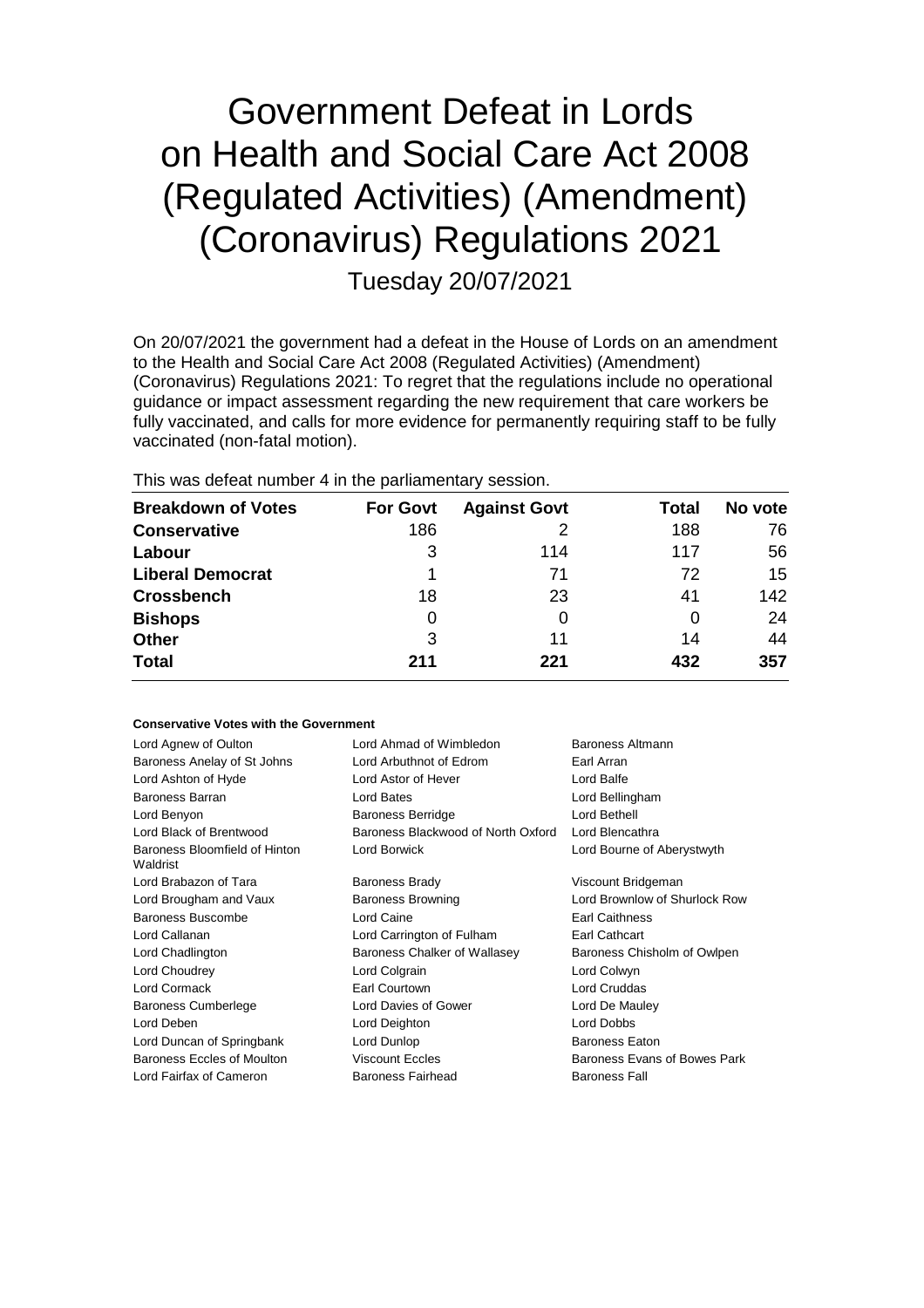Lord Finkelstein Baroness Fookes Lord Forsyth of Drumlean Lord Framlingham Baroness Fraser of Craigmaddie Lord Freud Lord Frost Baroness Fullbrook Baroness Gardner of Parkes Lord Gilbert of Panteg Lord Godson Lord Gold Lord Goldsmith of Richmond Park Lord Goodlad Viscount Goschen Lord Grade of Yarmouth Lord Griffiths of Fforestfach Viscount Hailsham Lord Hamilton of Epsom Lord Haselhurst Lord Hayward Baroness Helic Lord Henley Lord Herbert of South Downs Lord Holmes of Richmond Baroness Hooper Lord Howard of Rising Lord Howard of Lympne **Earl Howe Earl Howell Communist Communist** Lord Howell of Guildford Lord Hunt of Wirral **Lord James of Blackheath** Baroness Jenkin of Kennington Lord Jopling Lord Kamall Lord Keen of Elie Lord King of Bridgwater Lord Kirkham Lord Kirkhope of Harrogate Lord Lang of Monkton Lord Lansley Lord Leigh of Hurley Lord Lexden Lord Lingfield Earl Liverpool Lord Livingston of Parkhead Lord Lucas Lord Mancroft Baroness Manzoor Lord McColl of Dulwich Lord McInnes of Kilwinning Baroness McIntosh of Pickering Lord McLoughlin Lord Mendoza Baroness Meyer **Baroness Morgan of Cotes** Baroness Morris of Bolton Lord Moylan Lord Moynihan Lord Naseby Baroness Neville-Jones **Baroness Neville-Rolfe** Baroness Newlove Lord Norton of Louth Lord O'Shaughnessy Lord Parkinson of Whitley Bay Lord Patten Baroness Penn Lord Pickles Baroness Pidding Lord Polak Lord Popat Lord Porter of Spalding Lord Price Lord Rana Lord Randall of Uxbridge **Lord Ranger** Lord Ranger **Baroness Rawlings** Lord Reay Baroness Redfern Viscount Ridley Baroness Rock Lord Rotherwick Baroness Sanderson of Welton Lord Sandhurst Lord Sarfraz Lord Sassoon Baroness Sater **Baroness Scott of Bybrook** Baroness Seccombe Lord Selkirk of Douglas **Baroness Shackleton of Belgravia** Lord Sharpe of Epsom Lord Sheikh **Baroness Shephard of Northwold** Lord Sherbourne of Didsbury Baroness Shields Earl Shrewsbury Baroness Stedman-Scott Lord Sterling of Plaistow Lord Stewart of Dirleton Baroness Stowell of Beeston Lord Strathclyde Baroness Sugg Lord Suri Lord Taylor of Holbeach Lord Tebbit Lord Trefgarne Viscount Trenchard Lord Trimble Lord True Lord Udny-Lister Viscount Ullswater Lord Vaizey of Didcot Baroness Verma Lord Wakeham Lord Wasserman Lord Wei Lord Wharton of Yarm Lord Whitby Lord Willetts **Baroness Williams of Trafford** Lord Wolfson of Tredegar Baroness Wyld Lord Young of Cookham Viscount Younger of Leckie

Lord Farmer Lord Fellowes of West Stafford Lord Fink

#### **Conservative Votes against the Government**

Baroness Foster of Oxton **Lord Hodgson of Astley Abbotts** 

# **Labour Votes against the Government**

**Labour Votes with the Government**

Lord Anderson of Swansea Lord Bach Lord Bassam of Brighton Lord Beecham **Lord Berkeley Baroness Billingham** Baroness Blake of Leeds Baroness Blower Baroness Blower Lord Boateng Lord Bradley **Lord Brooke of Alverthorpe** Baroness Bryan of Partick

### Baroness Adams of Craigielea Lord Clark of Windermere Lord Maxton

Lord Adonis Lord Alli Baroness Amos

Lord Campbell-Savours **Baroness Chakrabarti** Baroness Chapman of Darlington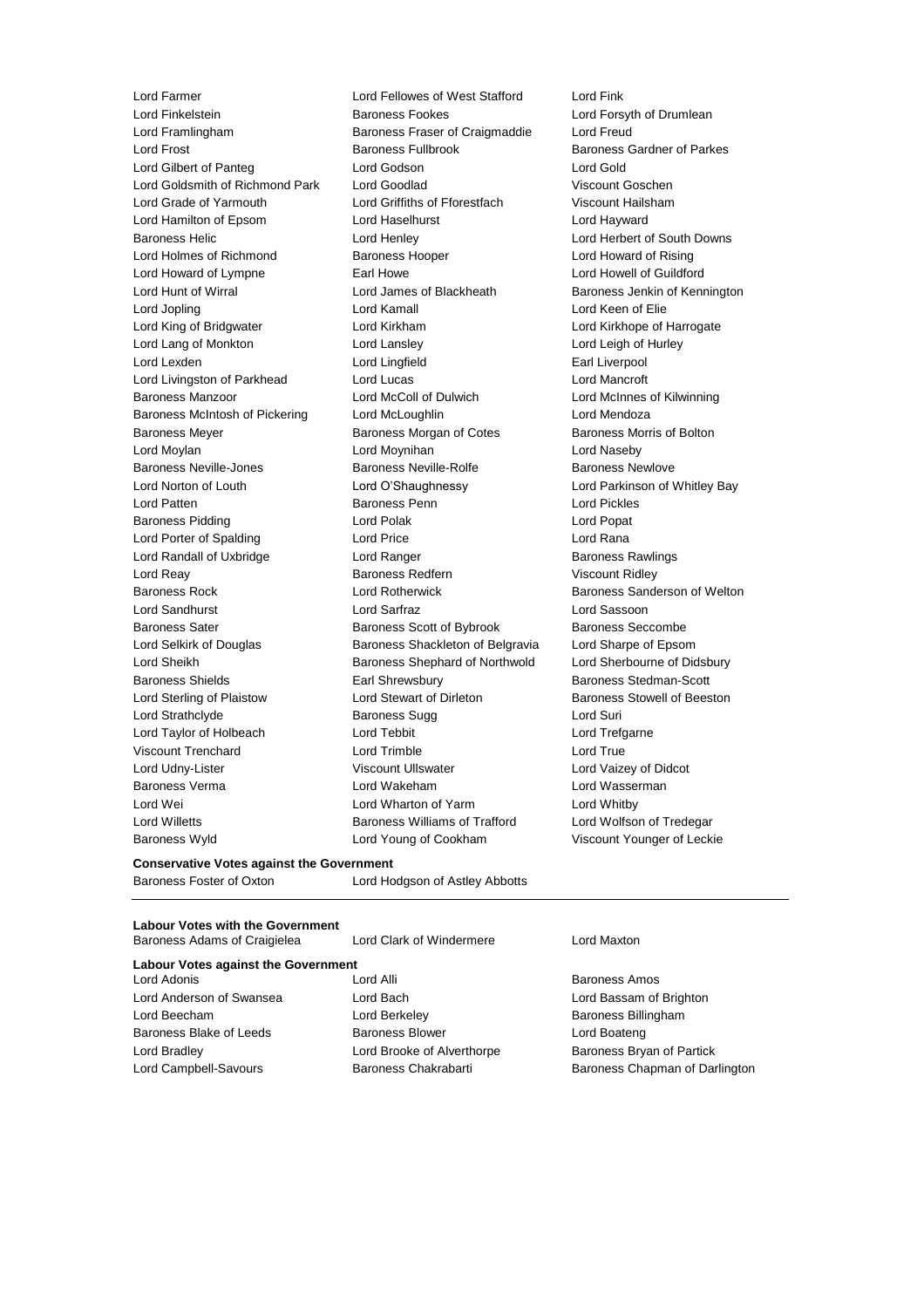Baroness Crawley Lord Davidson of Glen Clova Lord Davies of Stamford Lord Davies of Brixton Baroness Donaghy Lord Donoughue Lord Dubs Lord Elder Lord Foulkes of Cumnock Baroness Gale **Baroness Golding** Lord Glasman **Baroness Golding** Baroness Goudie Lord Griffiths of Burry Port Lord Grocott Lord Hain Lord Harris of Haringey Lord Haskel Lord Haworth **Baroness Hayman of Ullock** Baroness Hayter of Kentish Town Baroness Healy of Primrose Hill Lord Hendy Contract Report Baroness Henig Baroness Hilton of Eggardon Lord Hollick Lord Howarth of Newport Lord Hoyle Lord Hunt of Kings Heath Lord Hutton of Furness Lord Jones Baroness Jones of Whitchurch Lord Jordan Lord Kennedy of Southwark **Baroness Kennedy of The Shaws** Baroness Kingsmill Lord Knight of Weymouth Baroness Lawrence of Clarendon Lord Layard Lord Leitch Lord Lennie Lord Levy Baroness Liddell of Coatdyke Lord Liddle Lord Liddle Lord MacKenzie of Culkein Baroness Mallalieu Lord Mandelson Lord McAvoy Lord McConnell of Glenscorrodale Baroness McIntosh of Hudnall Lord McNicol of West Kilbride Lord Mendelsohn Baroness Merron Lord Mitchell Lord Monks Lord Morris of Aberavon Lord Murphy of Torfaen Baroness Nye **Baroness Osamor** Baroness Osamor Baroness Pitkeathley Lord Prescott **Baroness Primarolo** Baroness Prosser Baroness Quin Lord Robertson of Port Ellen Lord Rooker Lord Rosser **Lord Rowlands Baroness Sherlock Communist Communist Communist Communist Communist Communist Communist Communist Communist Communist Communist Communist Communist Communist Communist Communist Communist Com** Lord Sikka **Viscount Simon Baroness Smith of Basildon** Baroness Smith of Gilmorehill Lord Snape Lord Stevenson of Balmacara Baroness Taylor of Bolton Lord Touhig Lord Triesman Lord Tunnicliffe **Lord Turnberg** Baroness Warwick of Undercliffe Lord Watson of Invergowrie Lord Watts Lord West of Spithead Baroness Wheeler **Baroness Whitaker** Lord Whitty Baroness Wilcox of Newport Lord Wills Lord Winston Lord Woodley Baroness Young of Old Scone Lord Young of Norwood Green

Lord Coaker Lord Collins of Highbury Baroness Corston

#### **Liberal Democrat Votes with the Government** Lord Taverne

#### **Liberal Democrat Votes against the Government**

Baroness Barker **Baroness Bonham-Carter of Yarnbury** Baroness Bowles of Berkhamsted Lord Bradshaw Baroness Brinton Lord Bruce of Bennachie Lord Burnett Baroness Burt of Solihull Lord Campbell of Pittenweem Lord Chidgey Lord Clement-Jones Lord Cotter Lord Dholakia Baroness Doocey Baroness Featherstone Lord Foster of Bath **Lord Fox** Lord Fox **Baroness Garden of Frognal** Lord German Earl Glasgow Lord Goddard of Stockport Baroness Grender **Baroness Hamwee** Baroness Hamwee **Baroness Harris of Richmond** Baroness Humphreys Lord Hussain Baroness Hussein-Ece Baroness Janke Lord Jones of Cheltenham Baroness Kramer Lord Lee of Trafford **Baroness Ludford** Lord Marks of Henley-on-Thames Lord McNally **Baroness Miller of Chilthorne Domer** Lord Newby Baroness Northover Lord Oates Lord Paddick Lord Palmer of Childs Hill Baroness Parminter Baroness Pinnock Lord Purvis of Tweed Baroness Randerson Lord Razzall Lord Rennard Lord Roberts of Llandudno Baroness Scott of Needham Market Lord Scriven **Lord Sharkey Community** Lord Sharkey **Baroness Sheehan** 

Lord Alderdice **Lord Allan of Hallam Baroness Bakewell of Hardington** Mandeville